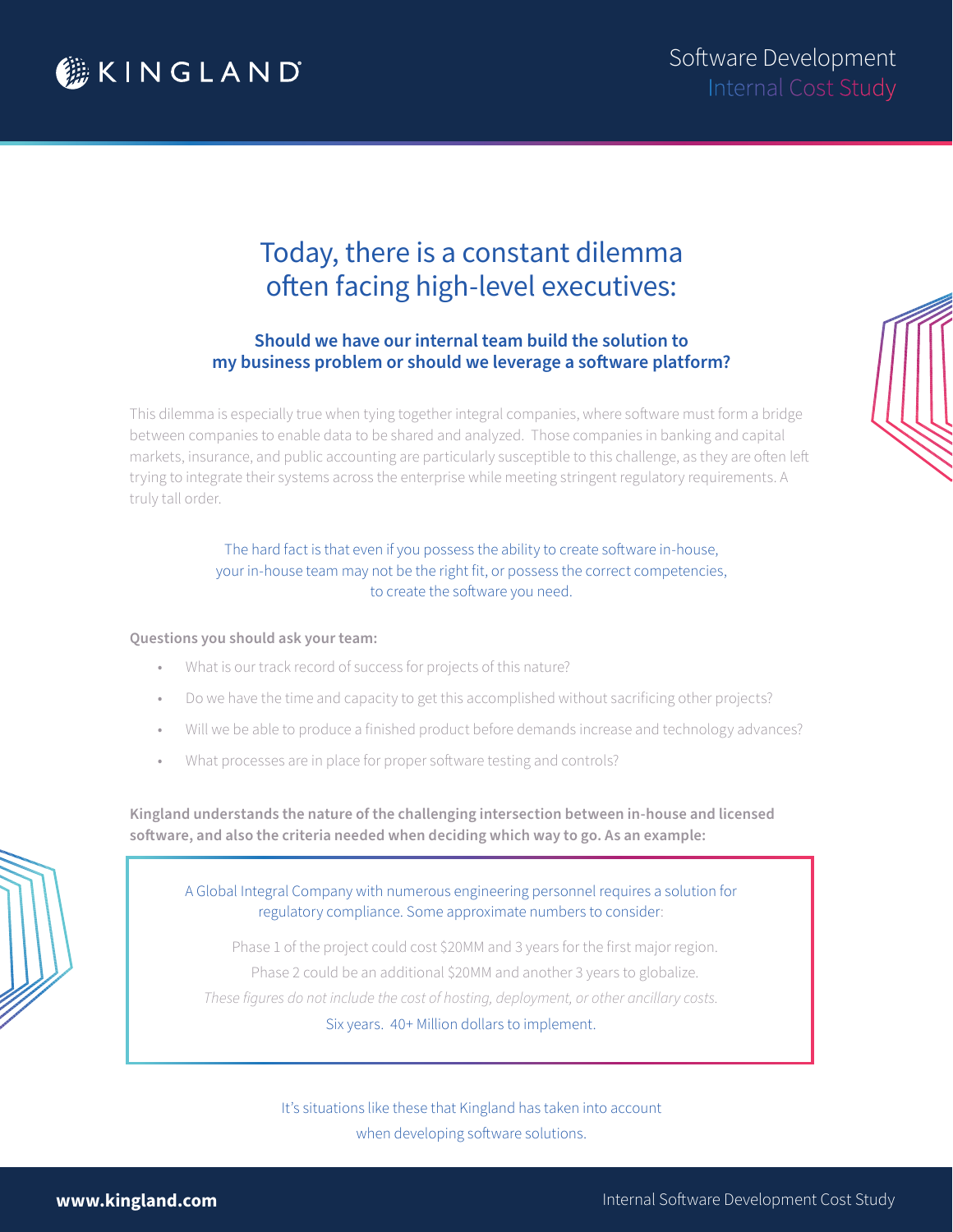

# CHAOS Reports Show the Reality

The Standish Group conducts ongoing research and provides annual CHAOS reports on project management and business analysis standards for software development. Their premise is to create order out of chaos in software development projects. In the Standish Chaos Report for 2020, there is a documented 70% rate of failure on most internal software projects. The report further states that internal software development will likely go over both time and budget considerably.

#### These numbers are foreboding and begs the question: "Is there a better way to do this? One with less risk, less uncertainty? Is there another way of addressing the overwhelming need that provides more stability and better results?"

**Those questions drive to the core problems facing companies. And those in charge of managing software solutions must consider the following issues:** 

- **1. High Risk:** Starting from scratch is a high-risk proposition. The avoidance of risk is paramount and can be mitigated by using a pre-existing platform.
- **2. Expertise:** Subject Matter Expertise (SME) is difficult to find and retain internally. External platforms already have the expertise built-in and can be more accessible than trying to produce it from a new in-house team.
- **3. Innovation Advances:** Technology moves rapidly. A 3-6 year project, like the one highlighted above, means that by the time the in-house software is finished, it will already be a relic. Existing platforms provide an ongoing investment, allowing companies to stay ahead of the curve as opposed to chasing it.
- **4. Processes:** Most in-house projects require a "new process." Many projects fail due to processes being either unstable or unproven. When time and money are a factor (and when is it not?) – you need time tested, complexity pressurized, and audited practices – like those often found in pre-existing platforms. Otherwise, do you have the necessary metrics to measure your project's success or failure? Do you trust the data in your status reports? Can you gauge the quality and speed of your developers? Does it stack up to the excellence levels in the industry?

Kingland understands all these concerns intimately and has a proven track record for excellence.



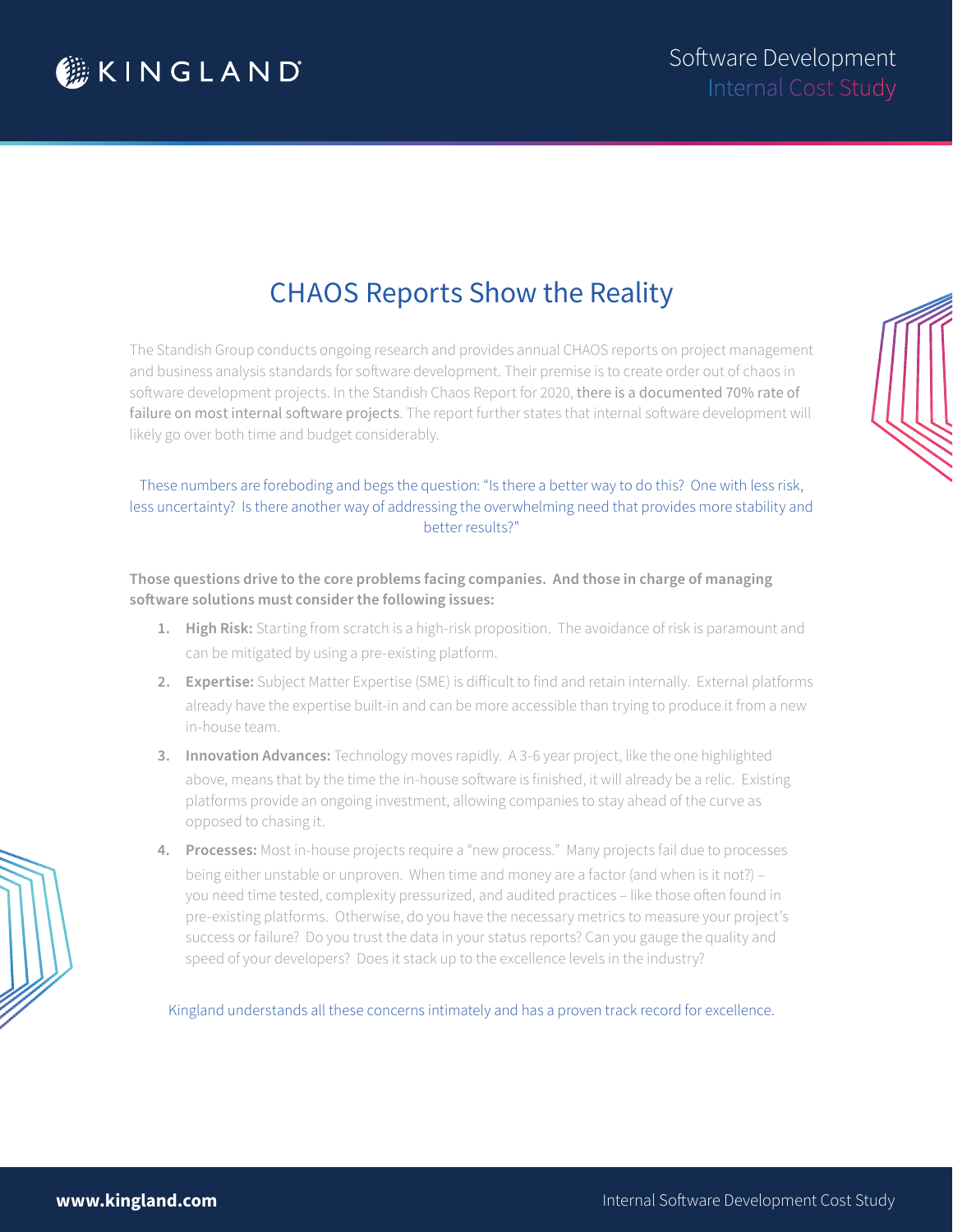



### **Kingland holds a level 5 maturity appraisal from the CMMI Institute of software development practices.**

We use up-to-the-minute expertise on technology, security practices, and cloud optimization in our software development. While other companies are trying to build their own software in-house, we at Kingland have already developed the next cloud-optimized platforms to keep up with rapidly changing demands and technology. In addition, we have the practice, experience, and visibility of our clients to offer continued user experience enhancements and additional service offerings to accelerate value.

> Let's compare a typical implementation and roadmap for a leading industry client looking at an in-house team compared to Kingland.



**Now, considering the chart (and the 4 main problems from above) we get a clear picture of how Kingland goes about solving the software dilemma at hand.** 

- **1. Lower Risk:** The implementation of Kingland's pre-existing and optimized software drives down risk.
- **2. Expertise:** Kingland's software is created with the latest expertise, bypassing the need to find and retain in-house expertise.
- **3. Innovation Advances:** You investment with Kingland comes with ongoing updates and maintenance which means you get the leading edge of the technology space and aren't left trying to play catch-up after a lengthy and costly in-house development period.
- **4. Processes:** With Kingland, you get an expertly-crafted, time-tested product that is already successful, instead of compounding risk by interanlly building a software whose statistical probability of failure is exceptionally high.

The difference is clear: with an average rollout of three years, in-house solutions can be costly, lengthy, and riddled with pitfalls.